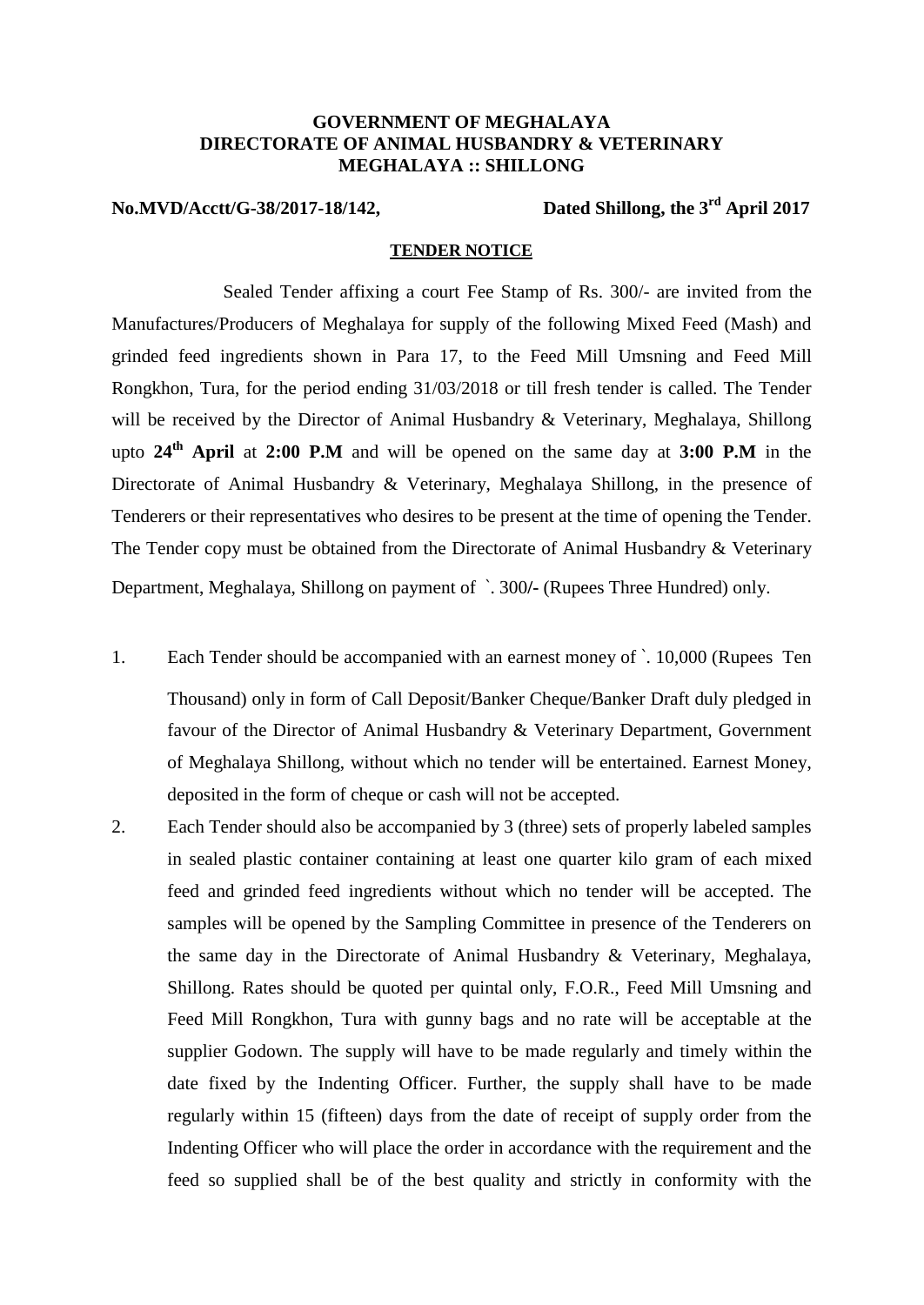standard quality prescribed against each item in the para – 17 below and bears closest approximity to the sample as accepted. The undersigned or his authorized representatives will check the feed/feed ingredient and may reject part or whole quantity of the supply, if the quality is found to be inferior and do not conform with the prescribed standard. Tenderers are also required to identify the feed mill which will supply the mixed feed (mash) and grinded feed ingredients.

3. The successful Tenderers will have to execute an agreement in stamp paper worth `.

25/- (Rupees Twenty Five) only at their own cost and to deposit a security money @ of 5% of the total value of the contract. The security money should be deposited in shape of Call Deposit duly pledged in favour of the undersigned before they are allowed to supply the feed. Security in form of Cheque or cash will not be accepted/honoured. The Security money shall be liable to forfeiture in case of any breach of the contract.

- 4. The earnest money of unsuccessful Tenderers will be refunded after a period of 3 (three) months. In case of the successful Tenderers the earnest money shall be forfeited if they failed to enter into an agreement within a forth-night from the date of intimation and deposit the security money etc. within 15 (fifteen) days from the date of acceptance of the 'TENDERS'.
- 5. Furnishing of related documents like experience test qualifications, enrolment with any State Government/Central Government Agency etc is mandatory, failing which the bid is liable to be not considered.
- 6. No Tenderer will be allowed to withdraw their Tender without forfeiture of the earnest money. It should be specifically noted that if a Tenderer after acceptance of the Tenders is unable to fulfill the agreement and complete the supply of Feed as per indents and within the time specified by the Indentor due to any reason, whatsoever, then his Tender will be cancelled and Government will make purchase from any convenient source at the risk of the defaulting suppliers. Should such purchase involve higher price, the difference in price will be realized from their/him by deduction from their/his bills or security money of concerned defaulting supplier without intimation to them.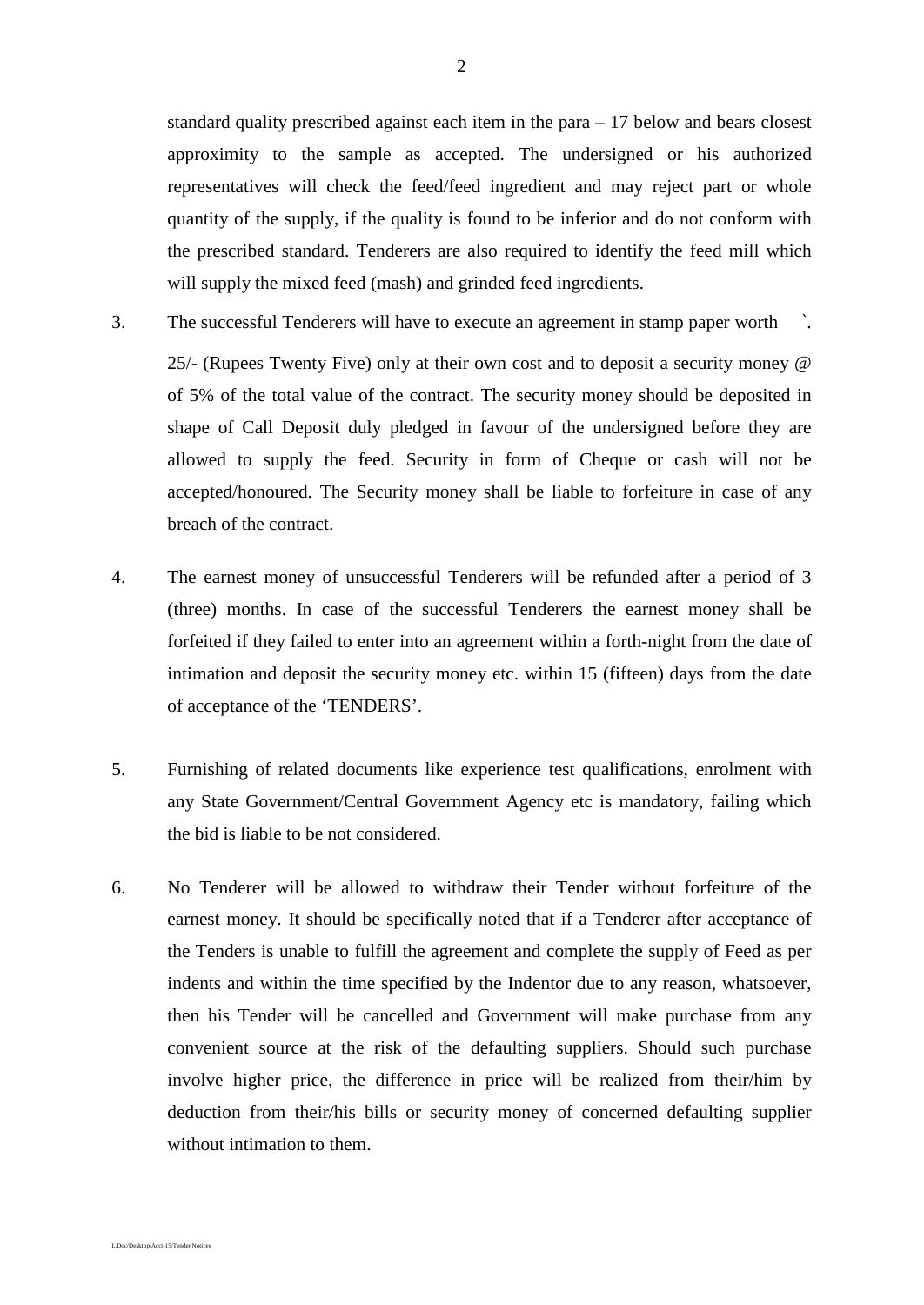- 7. The approximate quantity of feed to be supplied to the Department is shown in Para 17 and may vary according to the needs as may be determined by the Department and the Department shall not be liable to explain to the Tenderers for such variation or non-acceptance or any of the feed at any time. In other word this does not mean that the undersigned is bound to accept the total quantity of the feed as mentioned in the agreement. The selected Tenderers shall have no claim for compensation due to increase in price of Feed or for variation in quantity as may be indented or for any other reason thereof and the supply shall have to be made at Feed Mill Umsning/Feed Mill Rongkhon, Tura as per requirement of indenting Officers from time to time.
- 8. The Department shall be at liberty to drop some items of mixed Feed according to exigencies of requirement and the Tenderers shall have no objection for such decision of the Department even after the agreement is made.
- 9. The Tenderers shall have no objection to supply the Feed even if the quantity covered by the order for supply is not adequate enough for transportation or any other reasons.
- 10. The contractor shall be bound to supply additional requirement of Feed over and above the approximate requirement as shown below (Para-17) as and when required to do so by this Department. Such, additional Feed should be supplied at the same price and on the same terms and conditions that will appear in the agreement.
- 11. In case of dispute the decision of the Director of Animal Husbandry & Veterinary, Meghalaya, Shillong shall be final and binding upon the Contractors. The undersigned does not bind himself to accept the lowest Tender or any Tenders or to assign any reason thereof.
- 12. All Tenders must be accompanied with Sales Tax/VAT Clearance Certificate and Profession Tax Certificate without which no Tender will be considered. All non-Tribal Tenderers must furnish a valid Trading License from the concern District Councils, without which their Tender will not be entertained. Stockists must produce authority letter of the manufacturer.
- 13. Taxes to be charged if any, should be quoted separately and clearly against each taxable item.
- 14. The Director, A. H & Veterinary Department, Shillong reserves the right to reject any tender in part or in full, without assigning any reason thereof.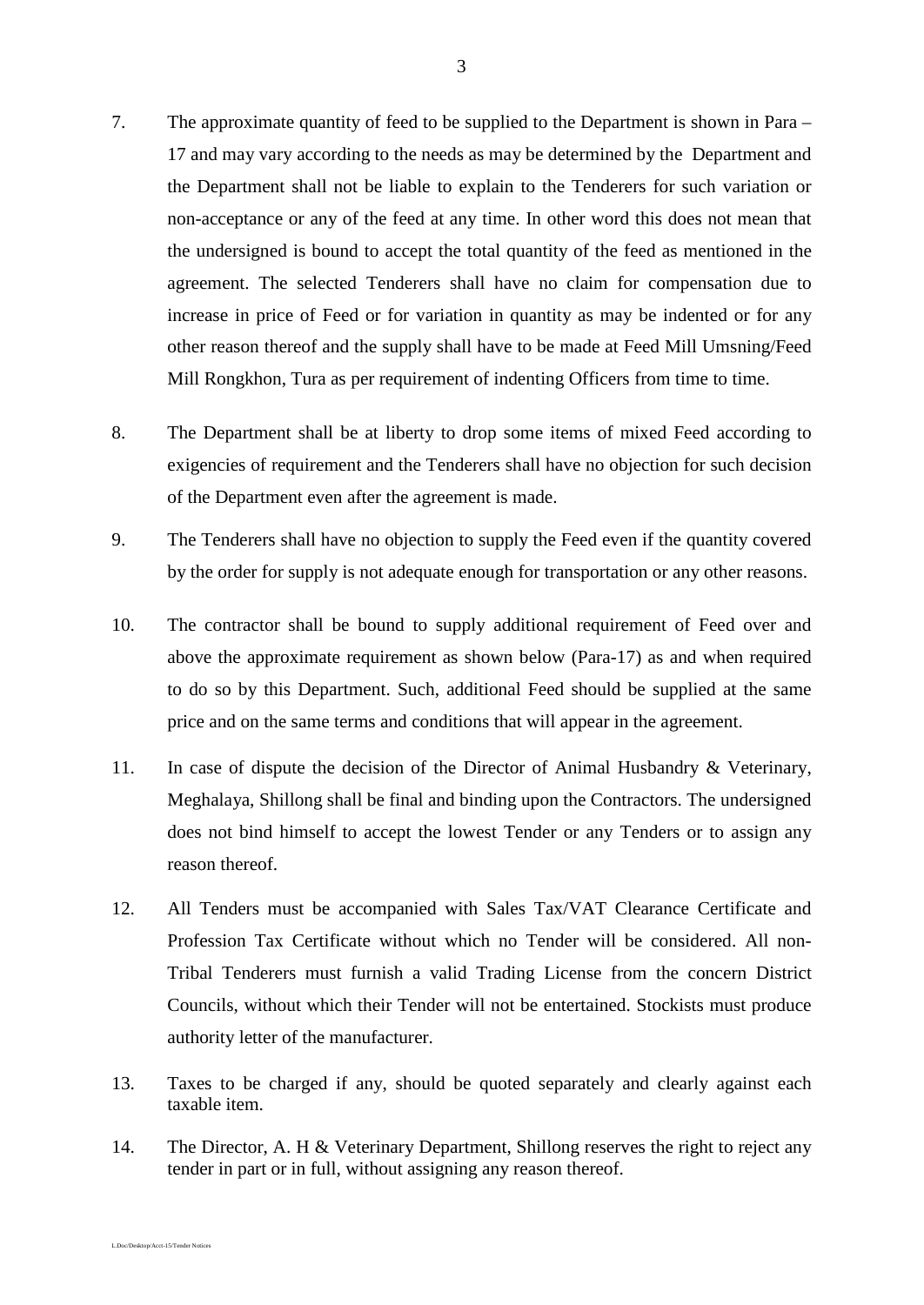15. Consignments when supplied will not be accepted below the quality specified in para-17 below .

## **17 – TYPE OF MIXED FEED (MASH) REQUIRED FOR THE YEAR 2017-18 WITH SPECIFICATION**

|                |                                |         | <b>Standard Quality</b> |       | <b>Approximate Annual</b> |                          |
|----------------|--------------------------------|---------|-------------------------|-------|---------------------------|--------------------------|
| S1             | I t e m s                      | M.E     | of Feed                 |       | Requirement               |                          |
| No.            |                                | K. Cal/ | Crude                   | Crude | For                       | For                      |
|                |                                | Kg      | Protein                 | Fiber | Umsning                   | Tura                     |
|                |                                |         | (Min)                   | (Max) | (Qt)                      | (Qt)                     |
| $\mathbf{1}$   | $\overline{2}$                 | 3       | $\overline{4}$          | 5     | 6                         | $\overline{7}$           |
| $\mathbf{1}$   | <b>PARENT LAYERS FEED:</b>     |         |                         |       |                           |                          |
|                | a) Chick Feed                  | 2700    | 22%                     | 7%    | 60.00                     |                          |
|                | b) Grower Feed                 | 2600    | 16%                     | 8%    | 300.00                    |                          |
|                | c) Layer Feed                  | 2700    | 18%                     | 8%    | 1150.00                   |                          |
| $\overline{2}$ | <b>POULTRY FEED:</b>           |         |                         |       |                           |                          |
|                | (COMMERCIAL)                   |         |                         |       |                           |                          |
|                | a) Chick Feed                  | 2700    | 22%                     | 7%    | 58.00                     | 49.00                    |
|                | b) Grower Feed                 | 2600    | 16%                     | 8%    | 210.00                    | 155.00                   |
|                | c) Layer Feed                  | 2700    | 18%                     | 8%    | 1300.00                   | 880.00                   |
| 3              | <b>BROILER PARENT FEED:</b>    |         |                         |       |                           |                          |
|                | a) Chick Feed                  | 2700    | 22%                     | 4%    | 10.00                     |                          |
|                | b) Grower Feed                 | 2600    | 16%                     | 6%    | 15.00                     |                          |
|                | c) Layer Feed                  | 2800    | 17.5%                   | 4%    | 50.00                     |                          |
| $\overline{4}$ | <b>BROILER FEED:</b>           |         |                         |       |                           |                          |
|                | (COMMERCIAL)                   |         |                         |       |                           |                          |
|                | a) Pre-starter Feed            | 2500    | 24%                     | 6%    |                           |                          |
|                | b) Starter Feed                | 2700    | 22%                     | 6%    | 62.00                     | 119.00                   |
|                | c) Finisher Feed               | 2800    | 19%                     | 6%    | 185.00                    | 174.00                   |
| 5.             | <b>KUROILER FEED: (PARENT)</b> |         |                         |       |                           |                          |
|                | a) Chick Feed                  | 2700    | 24%                     | 6%    | 70.00                     |                          |
|                | b) Grower Feed                 | 2600    | 18%                     | 6%    | 165.00                    | $\overline{\phantom{0}}$ |
|                | c) Finisher Feed               | 2700    | 20%                     | 6%    | 890.00                    |                          |
| 6.             | <b>KUROILER FEED:</b>          |         |                         |       |                           |                          |
|                | (COMMERCIAL)                   |         |                         |       |                           |                          |
|                | a) Chick Feed                  | 2700    | 22%                     | 6%    | 520.00                    |                          |
|                | b) Grower Feed                 | 2600    | 16%                     | 6%    | 70.00                     |                          |
|                | c) Finisher Feed               | 2700    | 18%                     | 6%    |                           |                          |
| 7.             | <b>TURKEY FEED:</b>            |         |                         |       |                           |                          |
|                | a) Chick Feed                  | 2800    | 28%                     |       |                           |                          |
|                | b) Grower Feed                 | 3000    | 22%                     |       | 1450.00                   | -                        |
|                | c) Finisher Feed               | 3200    | 16%                     |       | 7850.00                   |                          |